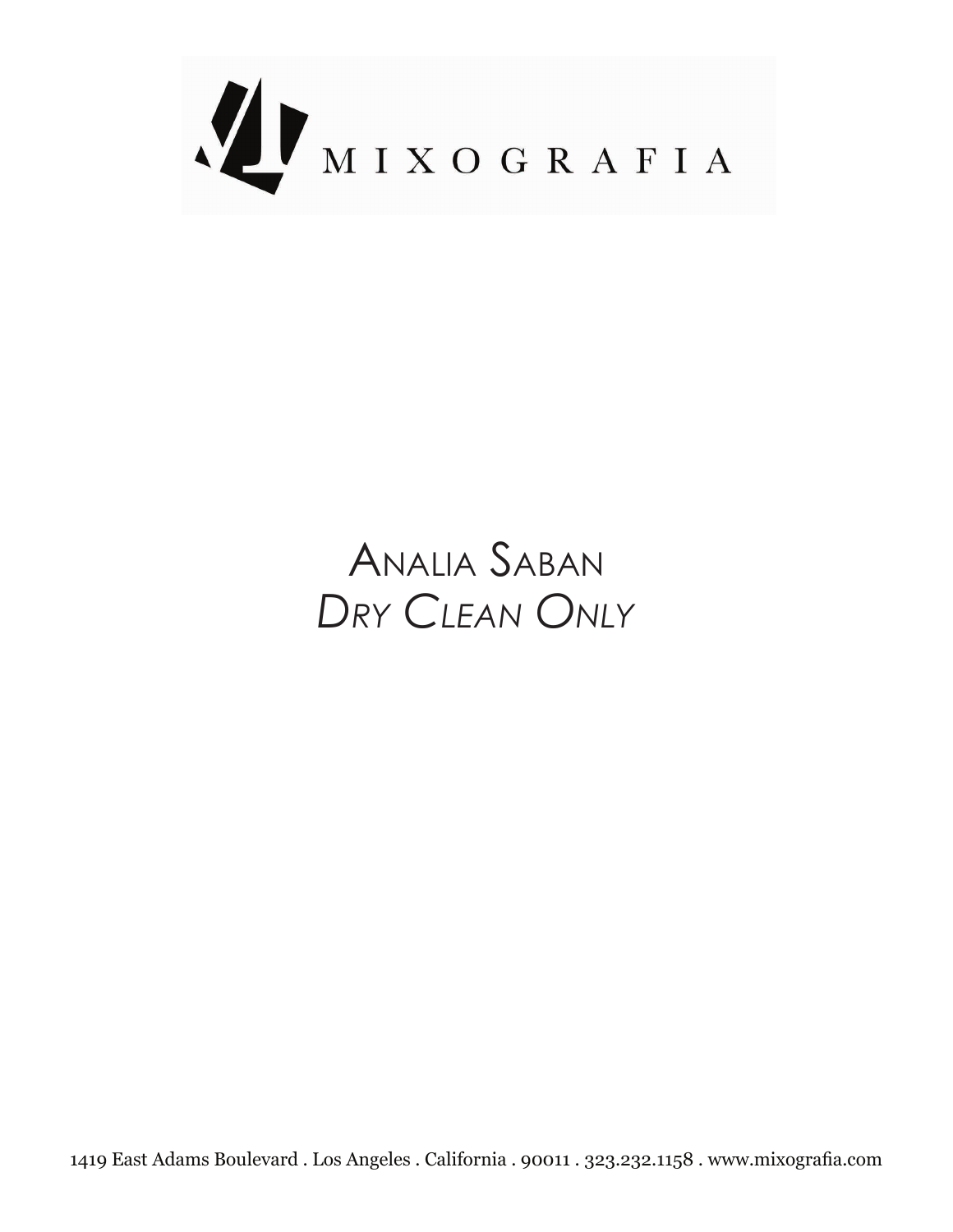tuted as handmade paper prints, dramatically scaled up from their original size. Each print in the Analia Saban's latest collaboration with Mixografia depicts a series of garment labels reconstisuite looks beyond the familiar function of clothing tags as non-aesthetic utilitarian objects. Saban reveals the often-dismissed nuances that result from a definitively mechanical process, embodied in the textural embroidery and varying coarseness of these otherwise unassuming fabric frag-<br>ments.

Their heightened scale accentuates their subtleties and imperfections, contrasting the precision and uniformity associated with the methods of their mass production. A human touch is evident in the ways in which they are worn down, frayed at the edges, and hastily severed from the hems of the clothing items to which they were once attached.

Beyond their textural characteristics, the descriptive content within the labels calls attention to phasize a transcontinental production and distribution chain; graphic symbols and succinct lan-<br>guage fragments communicate a diversity of information in their very limited available space, the larger context of textile manufacturing and the global trade of goods. Textual elements em-<br>phasize a transcontinental production and distribution chain; graphic symbols and succinct lanthe larger context of textile manufacturing and the global trade of goods. Textual elements emnate the instructions of their proper care, to identify their material composition, or to denote the presented in consideration of a global mass market that will receive them. Whether it is to designational origin of their manufacture, mark-making is a central component of these objects that are at once distinguished and obscured by their prevalence in the world.

Analia Saban (b. 1980, Buenos Aires) currently lives and works in Los Angeles. She received a BFA in Visual Arts from Loyola University, New Orleans in 2001, followed by an MFA in New Genres tions worldwide, such as: The Hammer Museum, Los Angeles; Museum of Contemporary Art, Los at the University of California Los Angeles in 2005. Saban has works included in museum collec-Angeles; The Marciano Art Foundation; Los Angeles County Museum of Art, Los Angeles; Hessel Museum of Art at Bard College, New York; Norton Museum of Art in Florida; Modern Art Museum of Fort Worth in Texas; Centre Pompidou in Paris; and Israel Museum in Jerusalem, among others.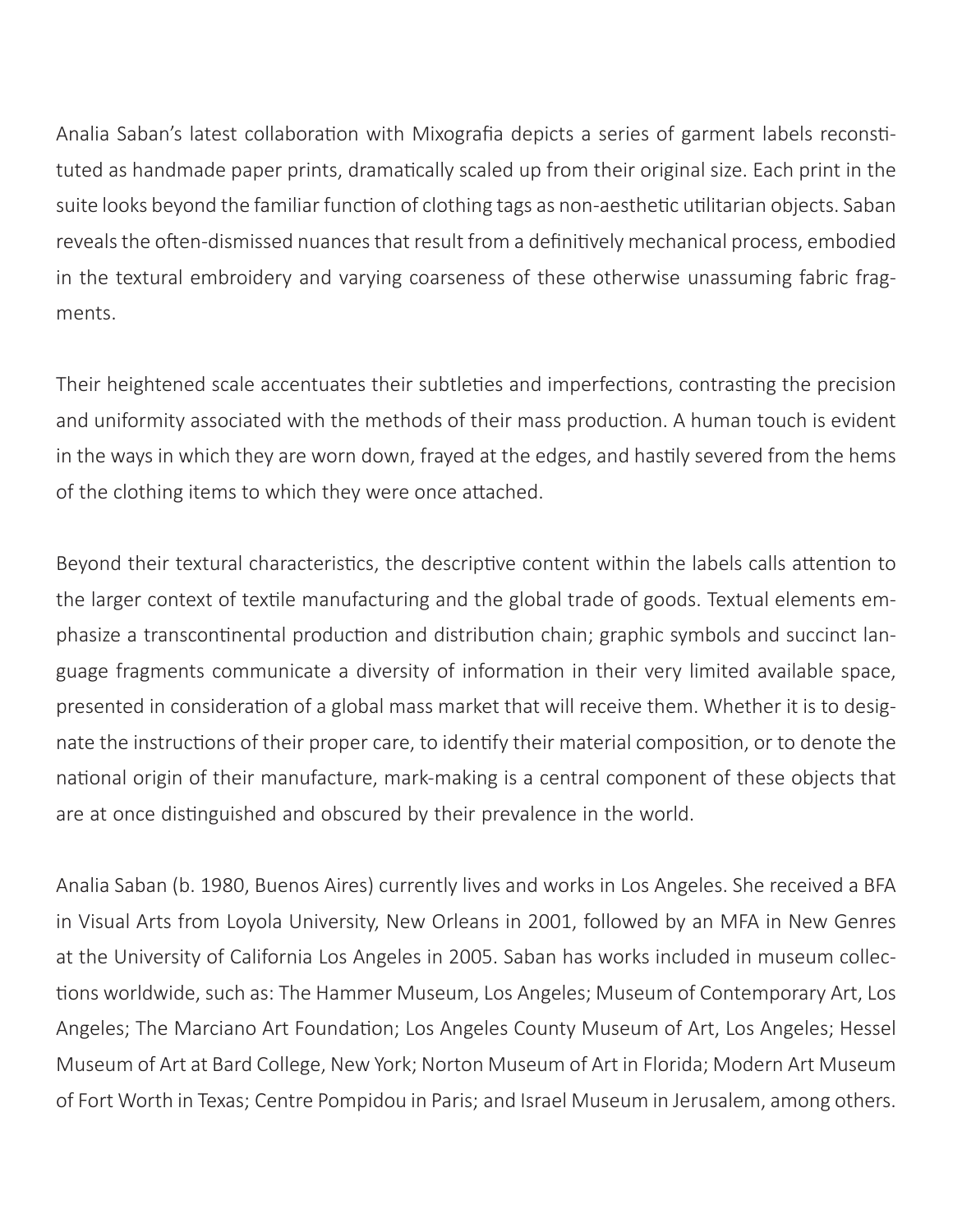

100% Cashmere, Made in England, Clothing Tag, 2019 Mixografía® print on handmade paper Edition of 20 28.5 X 37.125 inches Contact for price

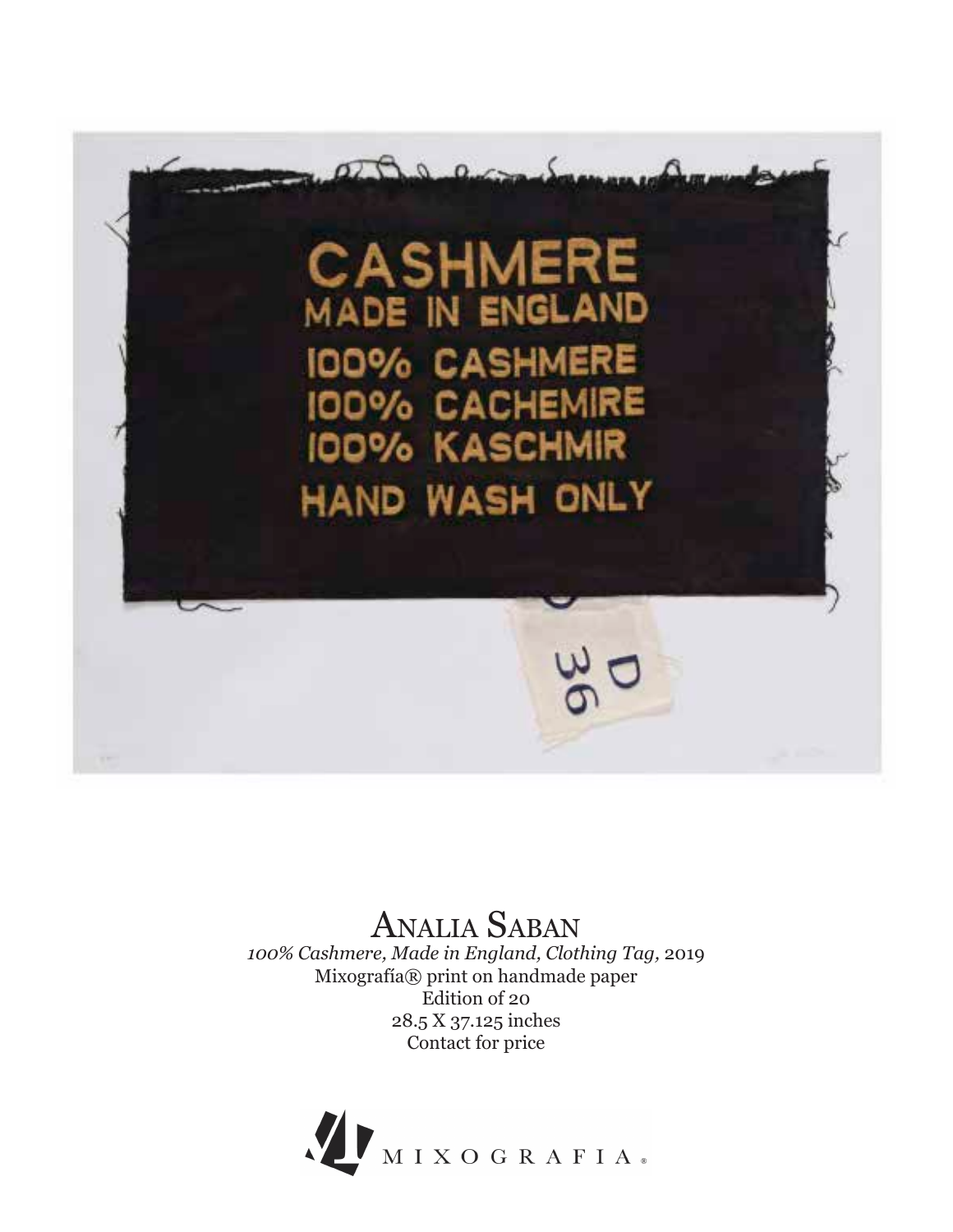

Designed in France, Made in China, Clothing Tag, 2019 Mixografía® print on handmade paper Edition of 20 28.5 X 23.25 inches Contact for price

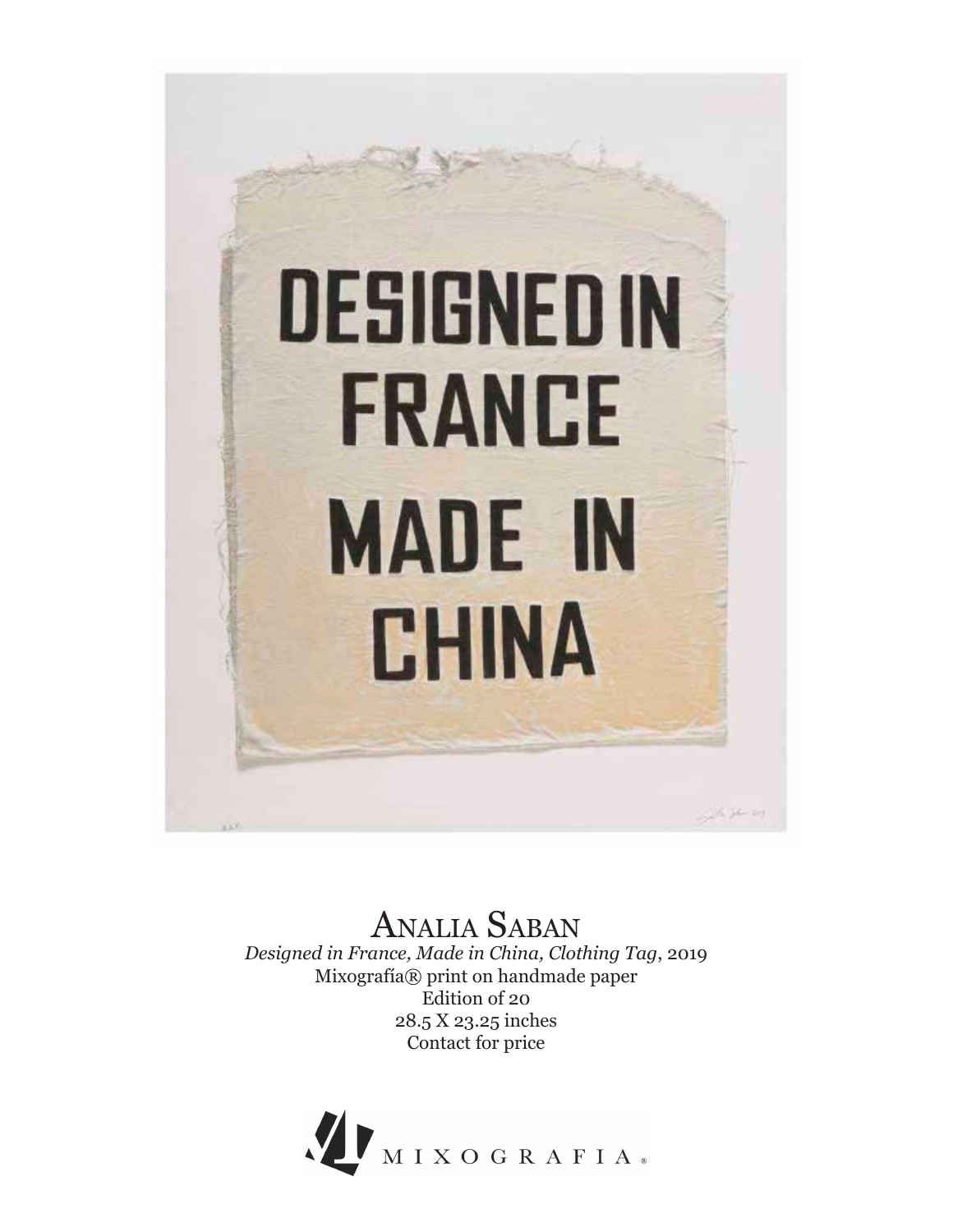

EUR S, USA S, MEX 26, Clothing Tag, 2019 Mixografía® print on handmade paper Edition of 20 28.5 X 26 inches Contact for price

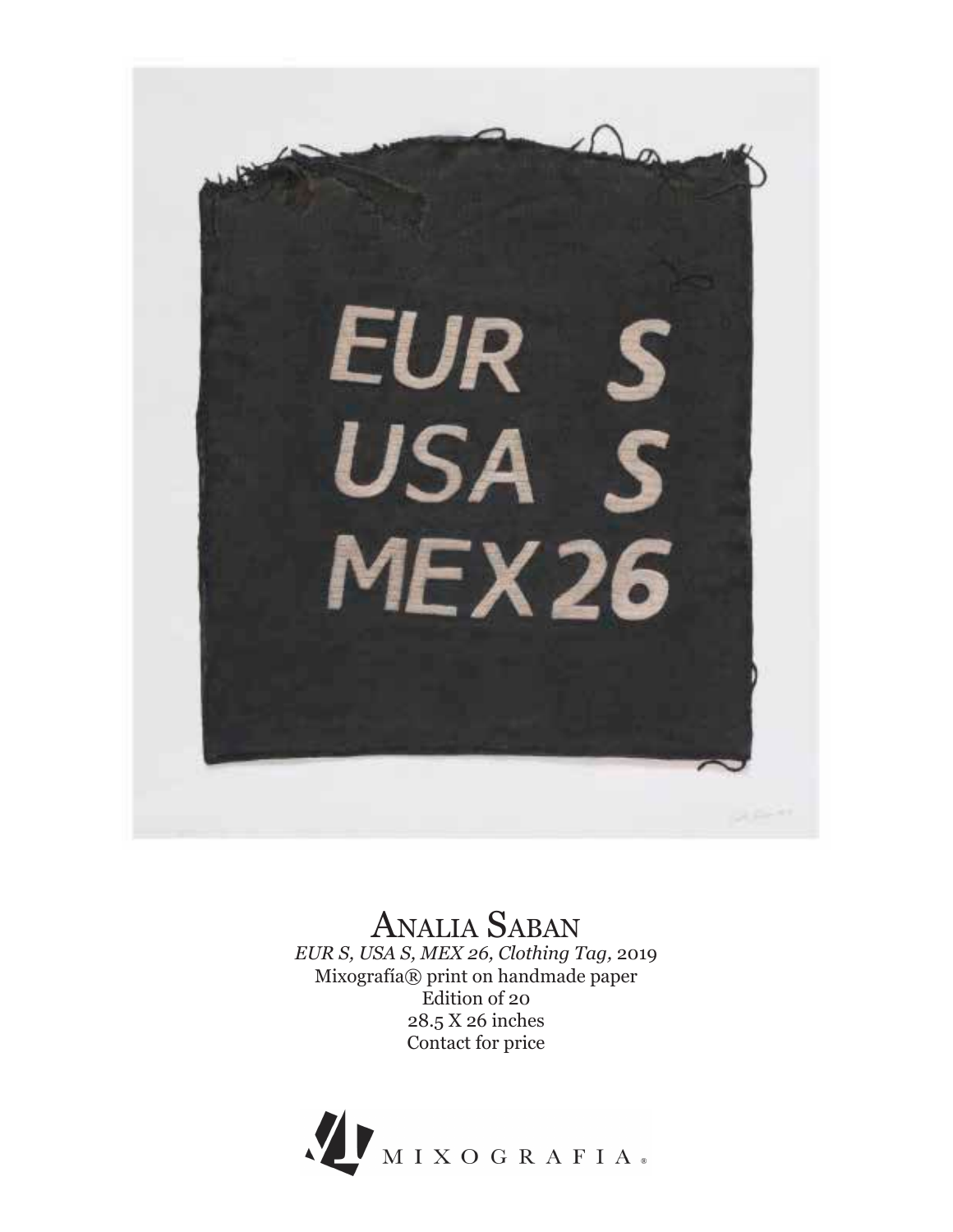

International Ladies Garment Workers Union, Made in USA, Clothing Tag, 2019 Mixografía® print on handmade paper Edition of 20 28.5 X 27 inches Contact for price

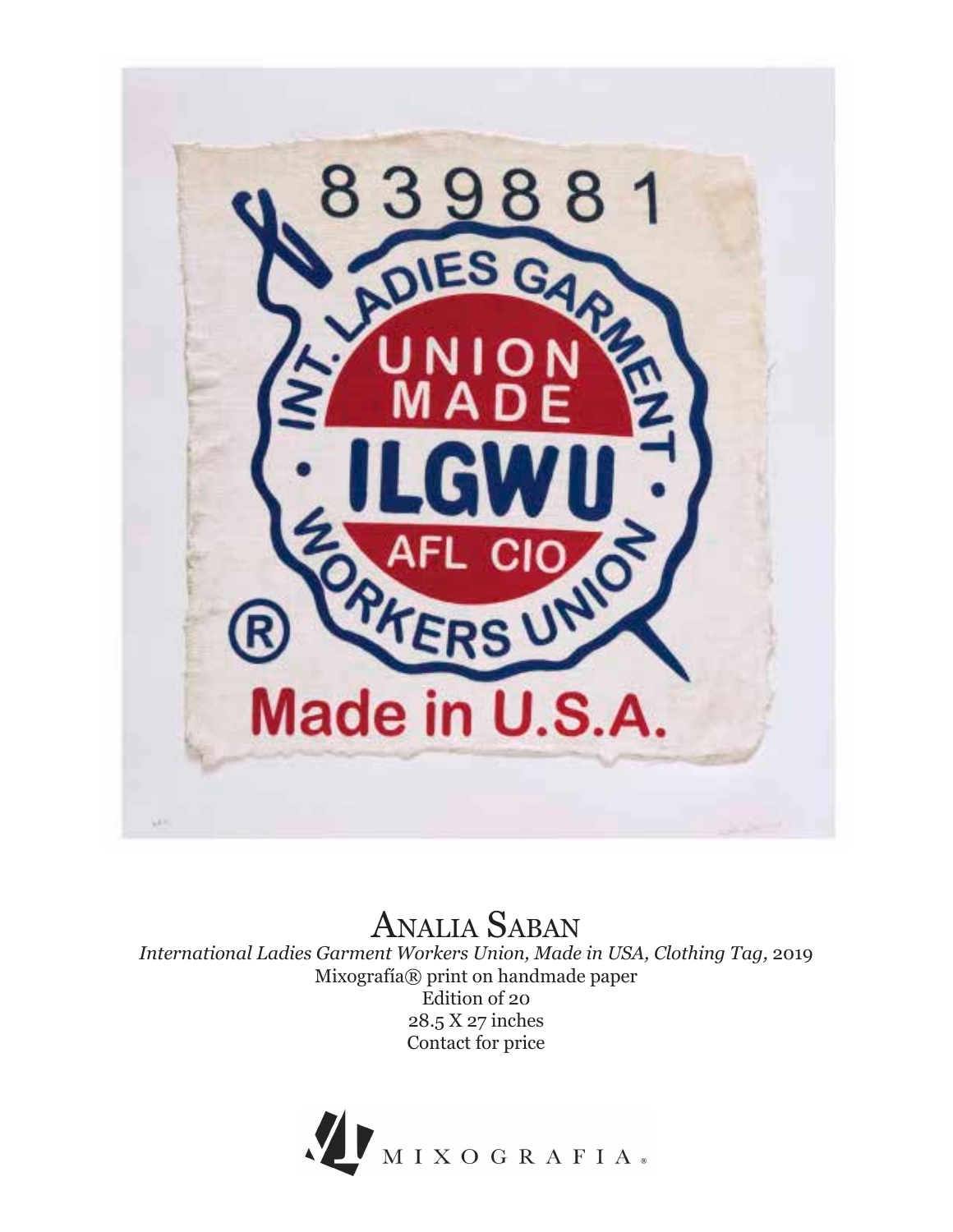

Professionally Dry Clean Only, Clothing Tag, 2019 Mixografía® print on handmade paper Edition of 20 28.5 X 19.5 inches Contact for price

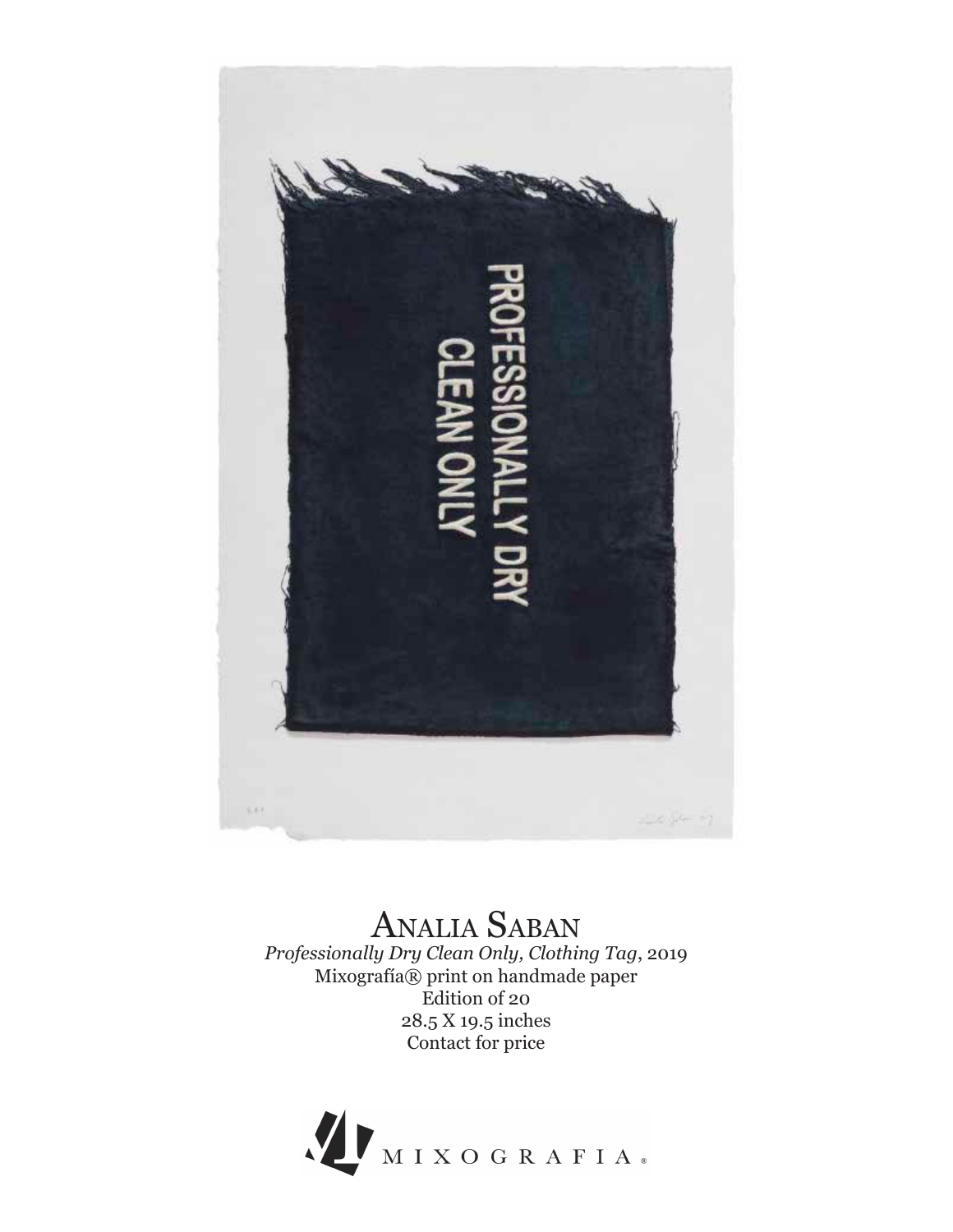

Size 4, Made in China, Clothing Tag, 2019 Mixografía® print on handmade paper Edition of 20  $28.5 X 23$  inches Contact for price

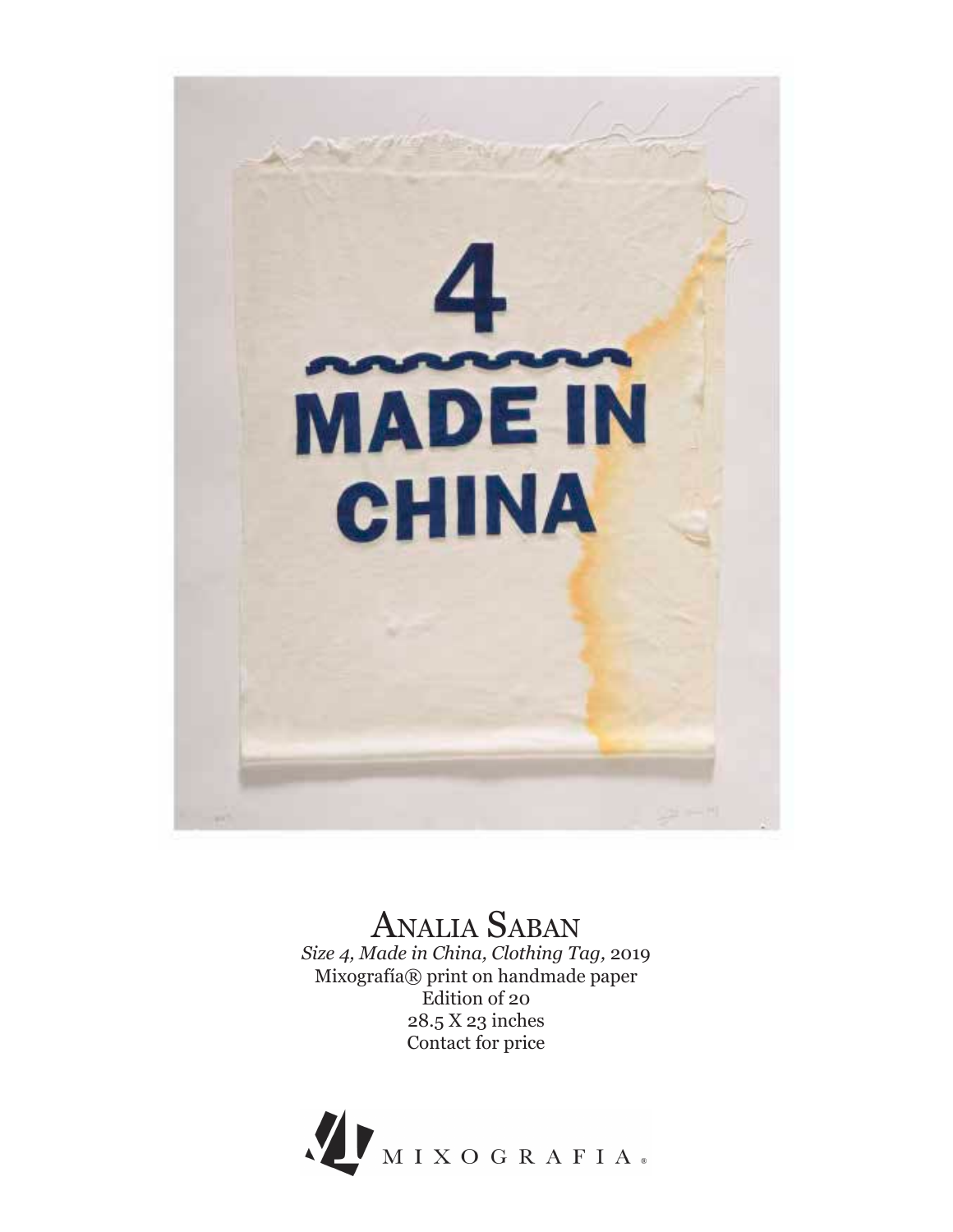#### **ONE SIZE UNIQUE 100% KATUN** ID  $IT$ 100% COTONE LT 100% MEDVILNÉ LV 100% KOKVILNA NL 100% KATOEN PL 100% BAWELNA PT 100% ALGODÃO RO 100% BUMBAC RS 100% PAMUK SE 100% BOMULL SI 100% BOMBAŽ SK 100% BAVLNA **TR %100 PAMUK** US MACHINE WASH HOT. **ONLY NON-CHLORINE** BLEACH WHEN NEEDED. TUMBLE DRY MEDIUM. **MEDIUM IRON.** 100% COTTON **BG 100% ΠΑΜΥΚ**  $\mathbb{X} \odot \pi$  $\overline{60}$

### ANALIA SABAN

One Size Unique, 100% Cotton, Clothing Tag, 2019 Mixografía® print on handmade paper Edition of 20 28.5 X 16.625 inches Contact for price